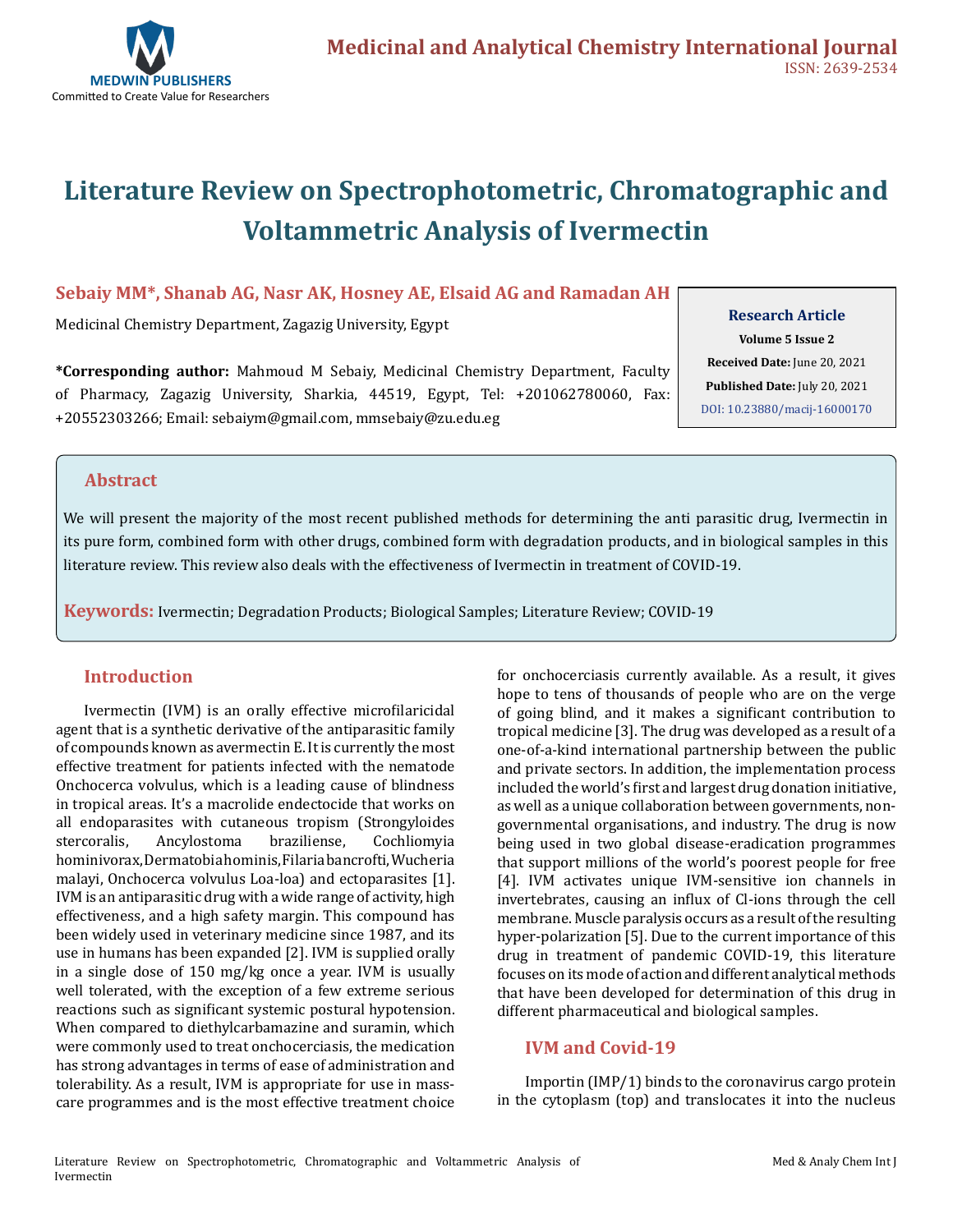through the nuclear pore complex (NPC), where the complex disintegrates and the viral cargo reduces the host cell's antiviral response, allowing for increased infection. IVM binds to the IMP/1 heterodimer and nucleus. This leads to less inhibition of antiviral responses, resulting in a more natural and effective antiviral response [6].



#### **Review of Analytical Methods**

Various techniques were used for the analysis of IVM in

its pure form, combined forms, pharmaceutical formulations, and in biological fluids. The available reported methods in this literature can be summarized as follows:

| <b>LOD</b>          | <b>Linearity range</b>                | $\lambda_{\text{max}}$<br>(nm) | <b>Method or Reagent</b>          | <b>Matrix</b>                    | Drug                    | <b>Ref</b>                                                                                                                                                                                                                                                                                                                                                                     |
|---------------------|---------------------------------------|--------------------------------|-----------------------------------|----------------------------------|-------------------------|--------------------------------------------------------------------------------------------------------------------------------------------------------------------------------------------------------------------------------------------------------------------------------------------------------------------------------------------------------------------------------|
| $---$               | $5-40 \mu g/mL$                       | 314.4                          | UV Spectrophotometry              | Tablet                           | <b>IVM</b>              | $^{[7]}$                                                                                                                                                                                                                                                                                                                                                                       |
| $---$               | $10-200 \,\mathrm{\mu g}/\mathrm{mL}$ | 485                            | Visible<br>spectrophotometry      | Oral suspension<br>and injection | Triclabendazole and IVM | [8]                                                                                                                                                                                                                                                                                                                                                                            |
| $\mu$ g/mL<br>0.029 | $5-15 \mu g/mL$                       | 245                            | Multivariate<br>Spectrophotometry | Tablet                           | <b>IVM</b>              | $[9] % \begin{subfigure}[t]{0.45\textwidth} \includegraphics[width=\textwidth]{figures/fig_10.pdf} \caption{The 3D (top) and the 4D (bottom) of the 3D (bottom) of the 3D (bottom) of the 3D (bottom) of the 3D (bottom) of the 3D (bottom).} \label{fig:2d} \end{subfigure} \vspace{-1.5cm} \caption{The 3D (bottom) and the 3D (bottom) of the 3D (bottom).} \label{fig:2d}$ |
| 2.274<br>$\mu$ g/mL | $1.2 - 7.2 \mu g/mL$                  | 245                            | UV Spectrophotometry              | Tablet                           | Levocetirizine and IVM  | $[10]$                                                                                                                                                                                                                                                                                                                                                                         |
|                     | $5-40 \mu g/mL$                       | 314.4                          | UV Spectrophotometry              | Tablet                           | Albendazole and IVM     | $[11]$                                                                                                                                                                                                                                                                                                                                                                         |

#### **Spectrophotometric Methods**

#### **Chrmoatographic Methods**

#### **HPLC methods**

| <b>Drugs</b>                                                     | <b>Matrix</b>  | Column                                                                                                  | <b>Mobile phase</b><br><b>Detector</b>                                                               |                           | <b>Linearity</b><br>range | <b>LOD</b>                  | <b>Ref</b> |
|------------------------------------------------------------------|----------------|---------------------------------------------------------------------------------------------------------|------------------------------------------------------------------------------------------------------|---------------------------|---------------------------|-----------------------------|------------|
| <b>IVM</b>                                                       | Meat and liver | $\mu$ - Bondapak C <sub>10</sub>                                                                        | Acetonitnie and water                                                                                | fluorescence<br>detection | $---$                     | 250 pg                      | 12]        |
| IVM.<br>FEBANTEL,<br>PRAZIQUANTEL,<br>PYRANTEL<br><b>PAMOATE</b> | <b>Tablets</b> | $C_{\rm g}$ column (50<br>$x 2.1$ mm i.d)<br>coupled with<br>a C8 (10 x 2.1)<br>mm i.d) guard<br>column | Water/acetonitrile (15:85<br>$v/v$ ) containing 0.1%<br>formic acid and 3 mmol/L<br>ammonium formate | MS/MS                     | $40-200$ ng/mL            | $0.5$ ng/<br>m <sub>L</sub> | $[13]$     |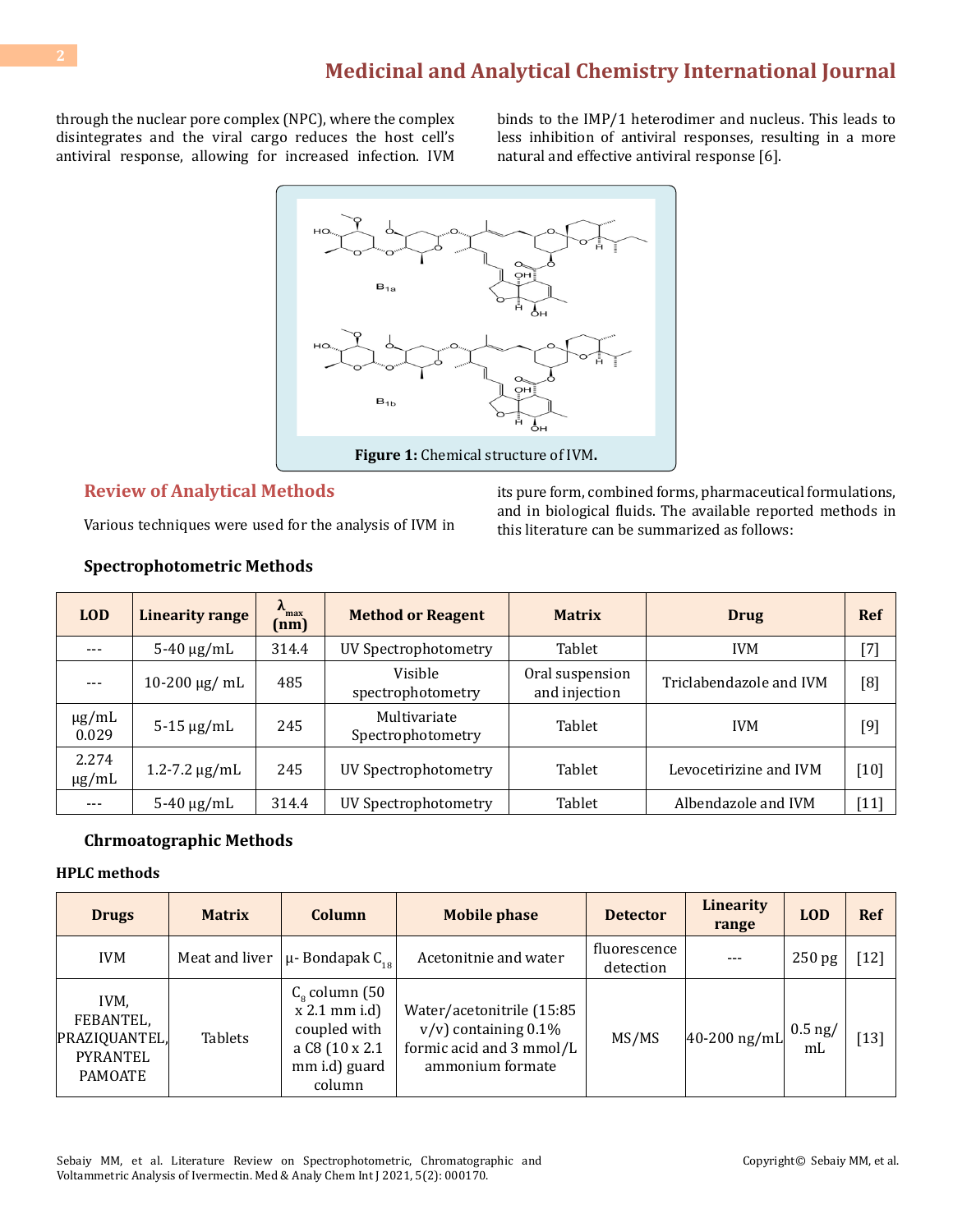| <b>IVM</b>                                               | Liver                                              | Bond-Elut<br>$C_{\rm g}$ column                                                                                                                                            | Methanol: water (96:4 v/v)                                                                           | fluorescence<br>detection | $2.48 - 24.8$ ng<br>per g tissue          | 1 ng per<br>g tissue               | $[14]$ |
|----------------------------------------------------------|----------------------------------------------------|----------------------------------------------------------------------------------------------------------------------------------------------------------------------------|------------------------------------------------------------------------------------------------------|---------------------------|-------------------------------------------|------------------------------------|--------|
| <b>IVM</b>                                               | Human plasma                                       | Hypersil Gold<br>$C_{18}$ column (150<br>x 4.6 mm, 5<br>microm particle<br>size)                                                                                           | Acetonitrile, methanol and<br>distilled water (50:45:5,<br>v/v/v)                                    | Fluorescence<br>detection | 3-13600 µg/L                              | $1 \mu g/L$                        | $[15]$ |
| triclabendazole<br>and IVM                               | Pharmaceutical<br>Formulation                      | $C_{18}$ RP column                                                                                                                                                         | Acetonitrilemethanol<br>wateracetic acid<br>(56367.50.5, v/v/v/v)                                    | <b>UV</b> at 245 nm       | 27.01-81.02<br>$\mu$ g/mL                 | $ 0.07 \mu g $<br>m <sub>L</sub>   | [16]   |
| <b>IVM</b>                                               | Reindeer feces                                     | $C_{18}$ solid-phase<br>extraction<br>column                                                                                                                               | Acetone, isooctane                                                                                   | Fluorescence<br>detection | $5 - 2000$ ng/g<br>wet weight<br>feces.   | $---$                              | $[17]$ |
| clorsulon,<br>albendazole,<br>triclabendazole<br>and IVM | Pharmaceutical<br>preparations                     | Monolithic<br>column                                                                                                                                                       | 120 mM sodium dodecyl<br>sulfate, 15% propanol and<br>15 mM phosphate buffer<br>(pH 5.5)             | <b>UV</b> at 225 nm       | 30-300 µg/<br>m <sub>L</sub>              | $6.15 \text{ µg}$<br>mL            | $[18]$ |
| <b>IVM</b>                                               | Milk                                               | SPE $\mathsf{C}_{\mathsf{18}}$ column<br>and SPE silica<br>column                                                                                                          | Acetonitrile, water and<br>triethylamine                                                             | Fluorescence<br>detection | $2.8 - 55.6$ ng/<br>mL                    | $0.5$ ng/<br>m <sub>L</sub>        | $[19]$ |
| <b>IVM</b>                                               | Animal tissues                                     | SPE $C_{18}$ columns                                                                                                                                                       | 95:5 v/v methanol: water                                                                             | Fluorescence<br>detection | $10-120$ ng/g                             | $2$ ng/g                           | $[20]$ |
| <b>IVM</b>                                               | Pig serum                                          | Phenomenex $C_{18}$<br>(5 microm, 250<br>mm x 4.6 mm                                                                                                                       | Methanol and water in the<br>ratio of 90:10 (V/V)                                                    | Fluorescence<br>detection | $0.010 - 20$<br>mg/L                      | 0.010<br>mg/L                      | $[21]$ |
| <b>IVM</b>                                               | Plasma                                             | Supelcosil LC-18<br>column                                                                                                                                                 | Acetonitrile and water<br>(96:4, v/v)                                                                | UV detection              | $1 - 40 \mu g/L$                          | $0.5 \ \mu g/L$                    | $[22]$ |
| <b>IVM</b>                                               | Plasma                                             | RP column $(C_{18}$<br>$250 \times 4.6$ mm,<br>$5 \mu m$ ) with a<br>security guard<br>column $(C_{18'}$<br>$10 \times 4$ mm, $5 \mu m$ )<br>(Phenomenex,<br>Torrance, CA) | Methanol and water (90:10)                                                                           | UV detection              | $20 - 1000$ ng/<br>mL                     | ---                                | $[23]$ |
| <b>IVM</b>                                               | Cattle and Sheep<br><b>Tissues</b>                 | Du Pont Zorbax<br>ODS (4.6 mm X<br>15 cm                                                                                                                                   | Methanol-water (95:5)                                                                                | UV detection              |                                           | $1-2$ ppb                          | $[24]$ |
| <b>IVM</b>                                               | Animal liver:<br>cattle, goats,<br>sheep and swine | SPE $C_{8}$ and silica<br>gel columns                                                                                                                                      | Methanol-water (98 : 2)                                                                              | Fluorescence<br>detection | $7.5 - 30$ ng/g                           | $\vert 2.5 \text{ ng/g}$           | $[25]$ |
| IVM and<br>moxidecin                                     | Bovine milk                                        | Selectosil $C_{18}$ (5<br>mm, 250 £ 4.60<br>mm) reverse-<br>phase column                                                                                                   | Acetic acid (0.2% in water),<br>methanol and acetonitrile<br>$(4:40:56 \text{ v}/\text{v}/\text{v})$ | Fluorescence<br>detection | $0.1 - 50$ ng/mL                          | $0.033$ ng<br>/mL                  | $[26]$ |
| <b>IVM</b>                                               | Meat samples                                       | RAMIP-BSA<br>column                                                                                                                                                        | methanol: water $(70:30, v:v)$                                                                       |                           | UV detection $ 50-500 \mu g / \text{kg} $ | 16.66<br>$\mu\text{g}/\;\text{kg}$ | $[27]$ |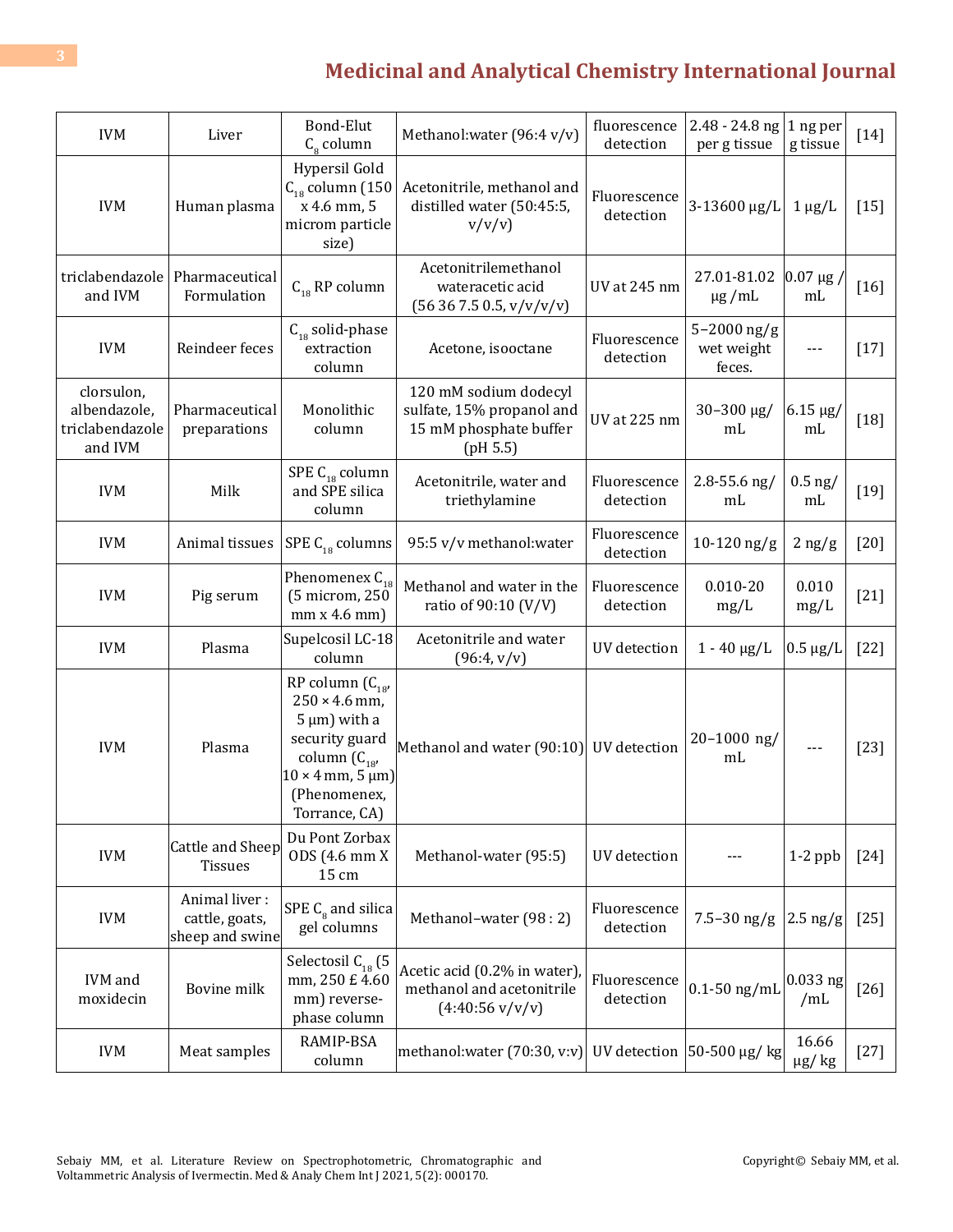| abamectin<br>$(ABA)$ ,<br>emamectin<br>(EMA) benzoate<br>and IVM (IVM) | Rice | Waters Xbridge<br>$C_{18}$ column (250)<br>4.6 mm i.d., 5<br>mm) with a<br>guard column<br>$(204.6 \text{ mm i.d.})$<br>$5$ mm) | Acetonitrile/methanol/<br>water $(10:80:10, v/v/v)$ | detection | $\mu$   Fluorescence $\vert_{0.01}$ - 5 $\mu$ g/mL  $\sim$ | $1.3 \mu g$<br>kg | [28] |
|------------------------------------------------------------------------|------|---------------------------------------------------------------------------------------------------------------------------------|-----------------------------------------------------|-----------|------------------------------------------------------------|-------------------|------|
|------------------------------------------------------------------------|------|---------------------------------------------------------------------------------------------------------------------------------|-----------------------------------------------------|-----------|------------------------------------------------------------|-------------------|------|

#### **HPLC methods**

| <b>Drug</b>            | <b>Matrix</b>  | <b>Stationary phase</b>                                                                                          | <b>Mobile phase</b>                                                                              | <b>Detector</b> | Linearity<br>range           | <b>LOD</b>            | <b>Ref</b> |
|------------------------|----------------|------------------------------------------------------------------------------------------------------------------|--------------------------------------------------------------------------------------------------|-----------------|------------------------------|-----------------------|------------|
| <b>IVM</b>             | <b>Tablets</b> | Lichrospher TLC<br>aluminum plates<br>pre-coated with<br>silica gel 60F-254<br>$(20cm \times 10cm \times 200cm)$ | n-hexane: acetone:<br>ethylacetate (6.5:<br>3.5: 0.1 v/v/v                                       | UV at 247<br>nm | 100-5000<br>ng/spot          | $8.22$ ng/<br>spot    | $[29]$     |
| IVM and<br>Albendazole | <b>Tablets</b> | aluminum-backed silica<br>gel 60 F254 layers                                                                     | toluene-ethyl<br>acetateglacial<br>acetic acid, 6:4:0.5<br>(v/v/v))                              | UV at 247<br>nm | $0.12 - .54$<br>$\mu$ g/band | $0.02 \mu g/$<br>band | $[30]$     |
| Closantel<br>and IVM   | Vials          | Silica gel 60 F254 plate                                                                                         | Toluene:<br>isopropanol:<br>ammonia 33%: 11<br>glacial acetic acid<br>(70:28:10:1, by<br>volume) | UV at 245<br>nm | $0.06 - 3 \mu g$<br>band     | 0.013<br>$\mu$ g/band | $[31]$     |

#### **Voltammetric Methods**

| <b>Drug</b>                                               | matrix                                   | electrode                                                                                                   | linearity                  | <b>LOD</b>       | Ref    |
|-----------------------------------------------------------|------------------------------------------|-------------------------------------------------------------------------------------------------------------|----------------------------|------------------|--------|
| IVM and levamisolein<br>anthelmintic and<br>urine samples | Pharmaceutical<br>formulations and urine | Cathodically pretreated boron-<br>doped diamond electrode                                                   | $0.60 - 50$<br>$\mu$ mol/L | $0.30 \mu$ mol/L | $[32]$ |
| <b>IVM</b>                                                | Urine and tape water                     | Silver nanoparticles (AgNPs)<br>modified boron and sulfur co-<br>doped reduced graphene oxide<br>(B, S@rGO) | $0.3 - 60.0$<br>nM         | $0.1$ nM         | $[33]$ |

#### **Conclusion**

This literature review represents an up to date survey about all reported methods that have been developed for determination of Ivermectin in its pure form, combined form with other drugs, combined form with degradation products, and in biological samples such as spectrophotometry, liquid chromatography, voltammetry, etc.

#### **References**

1. [Giudice PD, Marty P \(1999\) Ivermectin: a new therapeutic](https://pubmed.ncbi.nlm.nih.gov/10376699/) [weapon in dermatology? Arch Dermatol 135\(6\): 705-](https://pubmed.ncbi.nlm.nih.gov/10376699/) [706.](https://pubmed.ncbi.nlm.nih.gov/10376699/)

- 2. [Steel JW \(1993\) Pharmacokinetics and metabolism of](https://pubmed.ncbi.nlm.nih.gov/8346648/) [avermectins in livestock. Vet Parasitol 48\(1-4\): 45-57.](https://pubmed.ncbi.nlm.nih.gov/8346648/)
- 3. [Albiez EJ, Walter G, Kaiser A, Ranque P, Newland HS, et](https://pubmed.ncbi.nlm.nih.gov/3175472/) [al. \(1988\) Histological examination of onchocercomata](https://pubmed.ncbi.nlm.nih.gov/3175472/)  [after therapy with ivermectin. Tropical Medicine and](https://pubmed.ncbi.nlm.nih.gov/3175472/)  [Parasitology 39\(2\): 93-99.](https://pubmed.ncbi.nlm.nih.gov/3175472/)
- 4. [Omura S \(1986\) Philosophy of new drug discovery.](https://www.ncbi.nlm.nih.gov/pmc/articles/PMC373071/)  [Microbiological reviews 50\(3\): 259-279.](https://www.ncbi.nlm.nih.gov/pmc/articles/PMC373071/)
- 5. [del Giudice P, Marty P \(1999\) Ivermectin: a new](https://pubmed.ncbi.nlm.nih.gov/10376699/)  [therapeutic weapon in dermatology? Arch Dermatol](https://pubmed.ncbi.nlm.nih.gov/10376699/) [135\(6\): 705-706.](https://pubmed.ncbi.nlm.nih.gov/10376699/)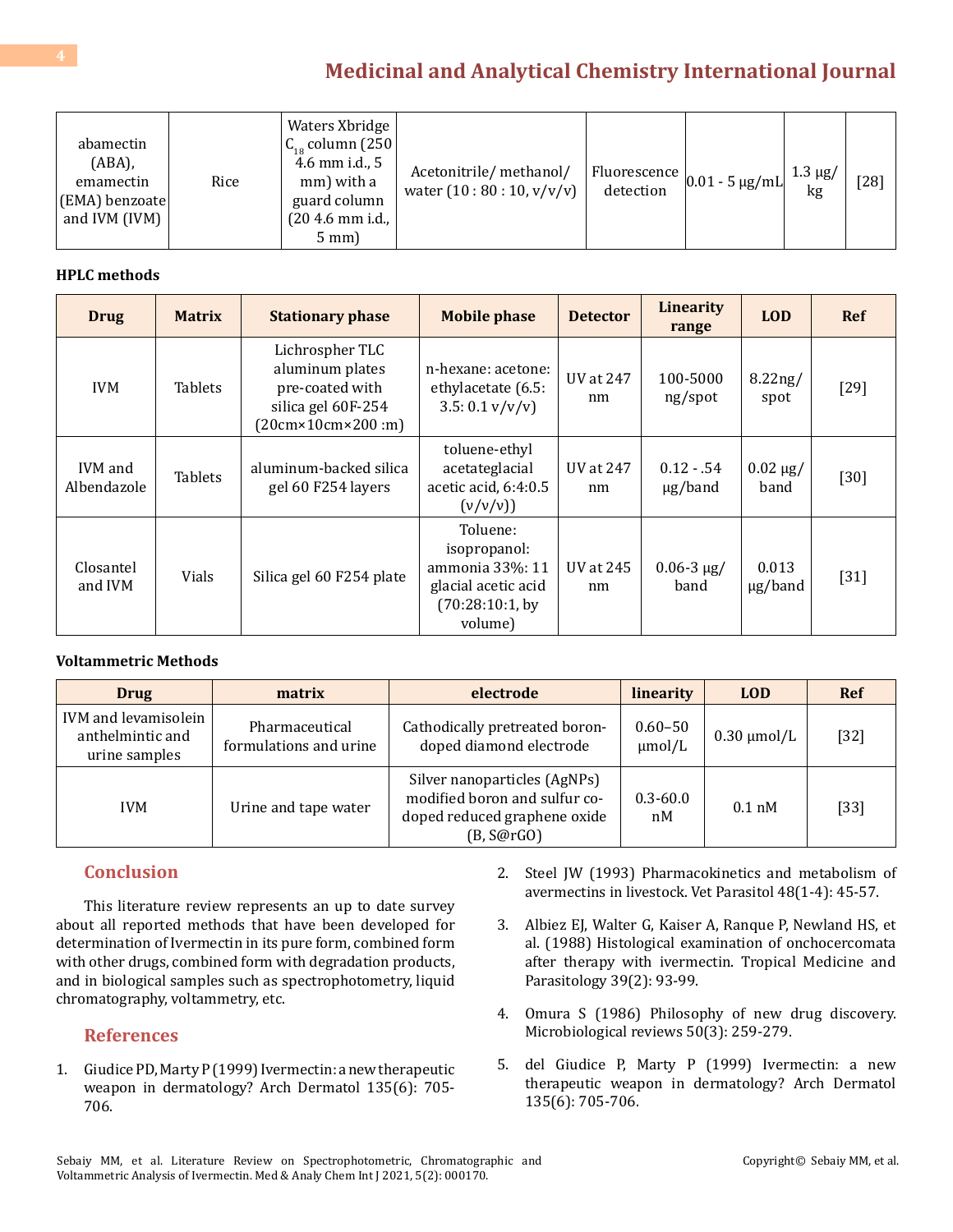- 6. [Buonfrate D, Coronas JS, Munoz J, Maruri BT, Rodari P, et](https://pubmed.ncbi.nlm.nih.gov/31558376/) [al. \(2019\) Multiple-dose versus single-dose ivermectin](https://pubmed.ncbi.nlm.nih.gov/31558376/) [for Strongyloides stercoralis infection \(Strong Treat 1](https://pubmed.ncbi.nlm.nih.gov/31558376/) [to 4\): a multicentre, open-label, phase 3, randomised](https://pubmed.ncbi.nlm.nih.gov/31558376/) [controlled superiority trial. Lancet Infect Dis 19\(11\):](https://pubmed.ncbi.nlm.nih.gov/31558376/) [1181-1190.](https://pubmed.ncbi.nlm.nih.gov/31558376/)
- 7. [Chomwal RK, Goyal A \(2014\) Simultaneous](https://www.rroij.com/open-access/simultaneous-spectrophotometric-estimation-of-albendazole-and-ivermectin-in-pharmaceutical-formulation-.php?aid=34658) [spectrophotometric estimation of Albendazole and](https://www.rroij.com/open-access/simultaneous-spectrophotometric-estimation-of-albendazole-and-ivermectin-in-pharmaceutical-formulation-.php?aid=34658) [Ivermectin in pharmaceutical formulation. Journal of](https://www.rroij.com/open-access/simultaneous-spectrophotometric-estimation-of-albendazole-and-ivermectin-in-pharmaceutical-formulation-.php?aid=34658) [Pharmaceutical Analysis 3\(1\): 11-14.](https://www.rroij.com/open-access/simultaneous-spectrophotometric-estimation-of-albendazole-and-ivermectin-in-pharmaceutical-formulation-.php?aid=34658)
- 8. [Razeq SAA, Demerdash AOEI, Sanabary HFEI \(2016\)](https://www.journaljpri.com/index.php/JPRI/article/view/19543) [HPLC, Densitometric and Visible-Spectrophotometric](https://www.journaljpri.com/index.php/JPRI/article/view/19543) [Determination of Triclabendazole and Ivermectin.](https://www.journaljpri.com/index.php/JPRI/article/view/19543) [Journal of Pharmaceutical Research International 13\(6\):](https://www.journaljpri.com/index.php/JPRI/article/view/19543) [1-14.](https://www.journaljpri.com/index.php/JPRI/article/view/19543)
- 9. [Madhan S, Kavitha J, Lakshmi KS \(2019\) Multivariate](https://www.semanticscholar.org/paper/MULTIVARIATE-CALIBRATION-TECHNIQUE-FOR-THE-OF-IN-Madhan-Kavitha/42c45fc1758042979a38b0acff04074ffcdfb3b8) [calibration technique for the spectrophotometric](https://www.semanticscholar.org/paper/MULTIVARIATE-CALIBRATION-TECHNIQUE-FOR-THE-OF-IN-Madhan-Kavitha/42c45fc1758042979a38b0acff04074ffcdfb3b8) [quantification of Ivermectin in Pharmaceutical](https://www.semanticscholar.org/paper/MULTIVARIATE-CALIBRATION-TECHNIQUE-FOR-THE-OF-IN-Madhan-Kavitha/42c45fc1758042979a38b0acff04074ffcdfb3b8) [Formulation. Asian Journal of Pharmaceutical and](https://www.semanticscholar.org/paper/MULTIVARIATE-CALIBRATION-TECHNIQUE-FOR-THE-OF-IN-Madhan-Kavitha/42c45fc1758042979a38b0acff04074ffcdfb3b8) [Clinical Research.](https://www.semanticscholar.org/paper/MULTIVARIATE-CALIBRATION-TECHNIQUE-FOR-THE-OF-IN-Madhan-Kavitha/42c45fc1758042979a38b0acff04074ffcdfb3b8)
- 10. [Ashok Reddy S, Sekhar CKB \(2012\) UV](https://1library.net/document/z1e6pkvy-spectrophotometric-method-simultaneous-determination-levocetirizine-ivermectin-combined-dosage.html) Spectrophotometric [determination of Levocetirizine and Ivermectin in bulk](https://1library.net/document/z1e6pkvy-spectrophotometric-method-simultaneous-determination-levocetirizine-ivermectin-combined-dosage.html) [and combined dosage form. Journal of Global Trends in](https://1library.net/document/z1e6pkvy-spectrophotometric-method-simultaneous-determination-levocetirizine-ivermectin-combined-dosage.html) [Pharmaceutical Sciences 3\(2\): 639-646.](https://1library.net/document/z1e6pkvy-spectrophotometric-method-simultaneous-determination-levocetirizine-ivermectin-combined-dosage.html)
- 11. [Mahaparale S, Banju D \(2019\) Recent Analytical](https://asianjpr.com/AbstractView.aspx?PID=2019-9-3-14) [Methods of Anti-Helmintic Agents. Asian Journal of](https://asianjpr.com/AbstractView.aspx?PID=2019-9-3-14) [Pharmaceutical Research 9\(3\): 209-218.](https://asianjpr.com/AbstractView.aspx?PID=2019-9-3-14)
- 12. [Degroodt JM, Bukanski BWD, Srebrnik S \(1994\)](https://www.tandfonline.com/doi/abs/10.1080/10826079408013774) [Determination of ivermectin residues in meat and liver](https://www.tandfonline.com/doi/abs/10.1080/10826079408013774) [by HPLC and fluorometric detection.](https://www.tandfonline.com/doi/abs/10.1080/10826079408013774) Journal of liquid chromatography  $17(6)$ : 1419-1426.
- 13. [Pontes FLD, Pontarolo R, Campos FR, Gasparetto JC,](https://www.semanticscholar.org/paper/DEVELOPMENT-AND-VALIDATION-OF-AN-HPLC-MS%2FMS-METHOD-Lada-Pontarolo/18ccebfdba2cffbb569dfc88ed5d0570350524c7) [Cardoso MA, et al. \(2013\) Development and validation of](https://www.semanticscholar.org/paper/DEVELOPMENT-AND-VALIDATION-OF-AN-HPLC-MS%2FMS-METHOD-Lada-Pontarolo/18ccebfdba2cffbb569dfc88ed5d0570350524c7) [an HPLC-MS/MS method for simultaneous determination](https://www.semanticscholar.org/paper/DEVELOPMENT-AND-VALIDATION-OF-AN-HPLC-MS%2FMS-METHOD-Lada-Pontarolo/18ccebfdba2cffbb569dfc88ed5d0570350524c7) [of ivermectin, febantel, praziquantel, pyrantel pamoate](https://www.semanticscholar.org/paper/DEVELOPMENT-AND-VALIDATION-OF-AN-HPLC-MS%2FMS-METHOD-Lada-Pontarolo/18ccebfdba2cffbb569dfc88ed5d0570350524c7) [and related compounds in fixed dose combination for](https://www.semanticscholar.org/paper/DEVELOPMENT-AND-VALIDATION-OF-AN-HPLC-MS%2FMS-METHOD-Lada-Pontarolo/18ccebfdba2cffbb569dfc88ed5d0570350524c7) veterinary use. [Asian J Pharm Clin Res](https://www.semanticscholar.org/paper/DEVELOPMENT-AND-VALIDATION-OF-AN-HPLC-MS%2FMS-METHOD-Lada-Pontarolo/18ccebfdba2cffbb569dfc88ed5d0570350524c7) 6(2): 191-199.
- 14. [Kennedy DG, Cannavan A, Hewitt SA, Rice DA,](https://www.tandfonline.com/doi/abs/10.1080/02652039309374181) [Blanchflower WJ \(1993\) Determination of ivermectin](https://www.tandfonline.com/doi/abs/10.1080/02652039309374181) [residues in the tissues of Atlantic salmon \(Salmo salar\)](https://www.tandfonline.com/doi/abs/10.1080/02652039309374181) [using HPLC with fluorescence detection.](https://www.tandfonline.com/doi/abs/10.1080/02652039309374181) Food Additives & Contaminants 10(5): 579-584.
- 15. [Jongen MJM, Engel R, Leenheers LH \(1991\) High](https://www.tandfonline.com/doi/abs/10.1080/15298669191364992)[performance liquid chromatographic method for the](https://www.tandfonline.com/doi/abs/10.1080/15298669191364992) [determination of occupational exposure to the pesticide](https://www.tandfonline.com/doi/abs/10.1080/15298669191364992) abamectin. [American Industrial Hygiene Association](https://www.tandfonline.com/doi/abs/10.1080/15298669191364992)

Journal [52\(10\): 433-437.](https://www.tandfonline.com/doi/abs/10.1080/15298669191364992)

- 16. [Shurbaji M, Rub MHA, Saket MM, Qaisi AM, Salim ML, et](https://academic.oup.com/jaoac/article/93/6/1868/5655715)  [al. \(2010\) Development and validation of a new HPLC-](https://academic.oup.com/jaoac/article/93/6/1868/5655715)[UV method for the simultaneous determination of](https://academic.oup.com/jaoac/article/93/6/1868/5655715) [triclabendazole and ivermectin B1a in a pharmaceutical](https://academic.oup.com/jaoac/article/93/6/1868/5655715)  formulation. [Journal of AOAC International](https://academic.oup.com/jaoac/article/93/6/1868/5655715) 93(6): 1868- [1873.](https://academic.oup.com/jaoac/article/93/6/1868/5655715)
- 17. [Asbakk K, Bendiksen HR, Oksanen A \(1999\) Ivermectin](https://pubs.acs.org/doi/10.1021/jf980919q) [in reindeer feces: determination by HPLC.](https://pubs.acs.org/doi/10.1021/jf980919q) Journal of [agricultural and food chemistry](https://pubs.acs.org/doi/10.1021/jf980919q) 47(3): 999-1003.
- 18. [Rashed NS, Zayed S, Abdelazeem A, Fouad F \(2020\)](https://www.sciencedirect.com/science/article/abs/pii/S0026265X20308675) [Development and validation of a green HPLC method for](https://www.sciencedirect.com/science/article/abs/pii/S0026265X20308675) [the analysis of clorsulon, albendazole, triclabendazole](https://www.sciencedirect.com/science/article/abs/pii/S0026265X20308675)  [and ivermectin using monolithic column: Assessment of](https://www.sciencedirect.com/science/article/abs/pii/S0026265X20308675) [the greenness of the proposed method.](https://www.sciencedirect.com/science/article/abs/pii/S0026265X20308675) Microchemical [ournal 157: 105069]
- 19. [Dusi G, Fierro A, Tognoli N \(1997\) HPLC determination](https://agris.fao.org/agris-search/search.do?recordID=IT1998061503)  [of ivermectin residues in milk for human consumption](https://agris.fao.org/agris-search/search.do?recordID=IT1998061503)  [\[high pressure liquid chromatography-cow-ewe-goat](https://agris.fao.org/agris-search/search.do?recordID=IT1998061503)buffalo]. [Italian Journal of Food Science \(Italy\) 9\(4\): 337-](https://agris.fao.org/agris-search/search.do?recordID=IT1998061503) [342.](https://agris.fao.org/agris-search/search.do?recordID=IT1998061503)
- 20. [Dusi G, Curatolo M, Fierro A, Faggionato E \(1996\)](https://www.tandfonline.com/doi/abs/10.1080/10826079608005495) [Determination of the antiparasitic drug ivermectin](https://www.tandfonline.com/doi/abs/10.1080/10826079608005495)  [in liver, muscle and fat tissue samples from swine,](https://www.tandfonline.com/doi/abs/10.1080/10826079608005495) [cattle, horses and sheep using HPLC with fluorescence](https://www.tandfonline.com/doi/abs/10.1080/10826079608005495) detection. [Journal of liquid chromatography & related](https://www.tandfonline.com/doi/abs/10.1080/10826079608005495) technologies  $19(10)$ :  $1607-1616$ .
- 21. [Zhao JH, Sun CJ, Ma LS, Yin ZN, Jiang B, et al. \(2005\)](https://pubmed.ncbi.nlm.nih.gov/15702802/) [Determination of ivermectin in pig serum by high](https://pubmed.ncbi.nlm.nih.gov/15702802/) [performance liquid chromatography.](https://pubmed.ncbi.nlm.nih.gov/15702802/) Sichuan da xue xue [bao Yi xue ban 36\(1\): 130-131.](https://pubmed.ncbi.nlm.nih.gov/15702802/)
- 22. [Ren B, Lu BZ, Li SX \(2002\) Determination of ivermectin](http://caod.oriprobe.com/articles/5289928/Determination_of_ivermectin_plasma_concentration_by_HPLC.htm) [plasma concentration by HPLC.](http://caod.oriprobe.com/articles/5289928/Determination_of_ivermectin_plasma_concentration_by_HPLC.htm) Chinese Journal of [Hospital Pharmacy](http://caod.oriprobe.com/articles/5289928/Determination_of_ivermectin_plasma_concentration_by_HPLC.htm) 22(10): 588-590.
- 23. [Dong J, Song X, Lian X, Fu Y, Gong T \(2016\) Subcutaneously](https://pubmed.ncbi.nlm.nih.gov/25188004/)  [injected ivermectin-loaded mixed micelles: formulation,](https://pubmed.ncbi.nlm.nih.gov/25188004/)  [pharmacokinetics and local irritation study.](https://pubmed.ncbi.nlm.nih.gov/25188004/) Drug delivery 23(7): 2220-2227.
- 24. [Tway PC, Wood JS, Downing GV \(1981\) Determination](https://pubs.acs.org/doi/abs/10.1021/jf00107a041) [of ivermectin in cattle and sheep tissues using](https://pubs.acs.org/doi/abs/10.1021/jf00107a041)<br>high-performance liquid chromatography with chromatography fluorescence detection. [Journal of agricultural and food](https://pubs.acs.org/doi/abs/10.1021/jf00107a041) chemistry 29(5): 1059-1063.
- 25. [Scarano G, Esposito M, Grasso L, Soprano V, Oliviero](https://pubmed.ncbi.nlm.nih.gov/10435297/)  [G \(1998\) Use of automated solid-phase extraction](https://pubmed.ncbi.nlm.nih.gov/10435297/)  [equipment for the determination of ivermectin residues](https://pubmed.ncbi.nlm.nih.gov/10435297/)